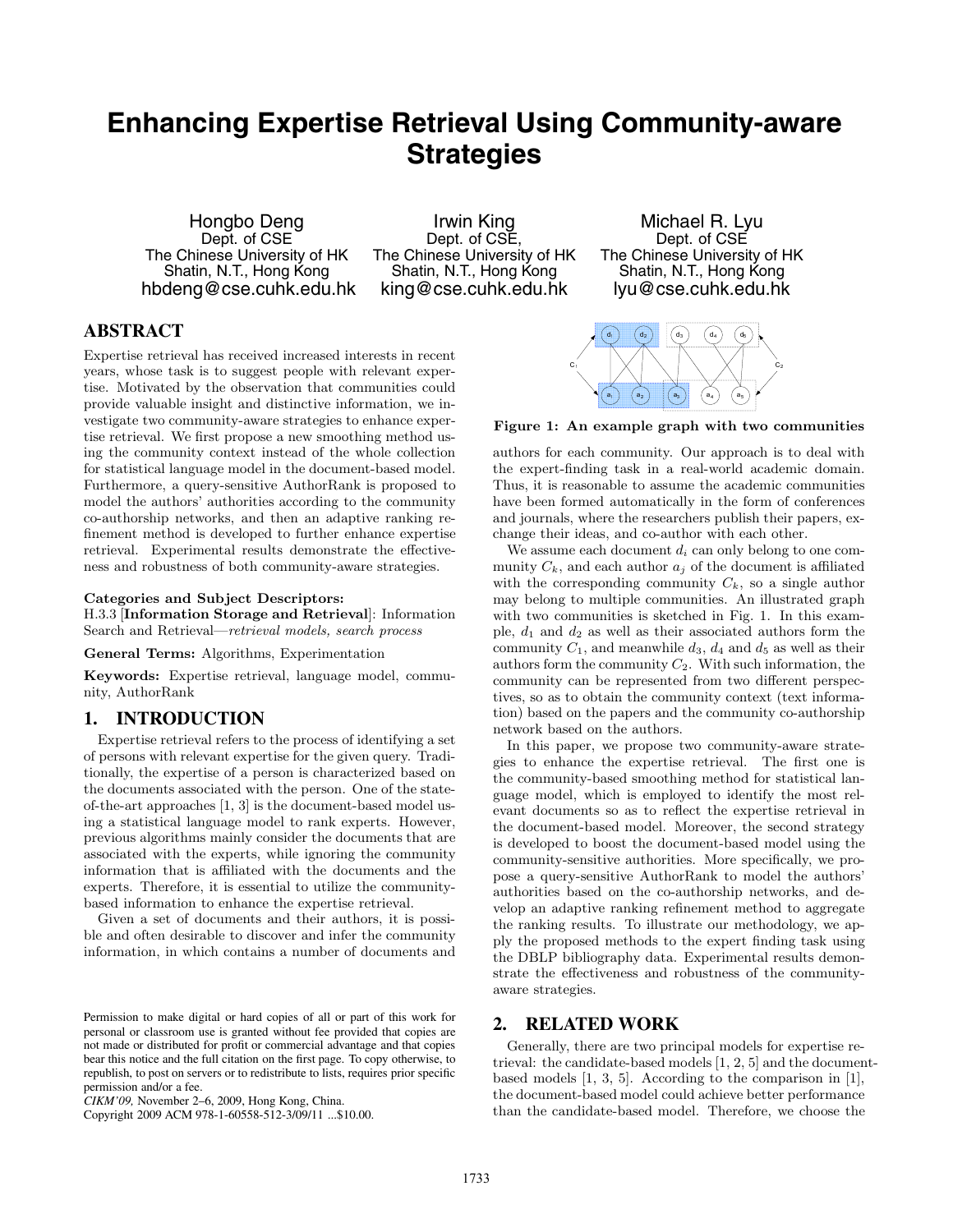document-based model as the baseline, and propose several methods to further enhance this model.

This work is related to existing works in statistical language models [10, 11], which is employed to discover documents related to a query in the document-based model. Typically, a necessary step for the language model is to perform smoothing for the unseen query terms in the document, and several different smoothing methods have been proposed, such as Jelinek-Mercer smoothing and Bayesian smoothing using Dirichlet priors [11]. However, these smoothing methods only consider the collection as a whole, while our proposed smoothing method uses the community context information to smooth the language model.

Besides the categories described above, there are various methods proposed to extend or enhance the expertise retrieval. In [4], the authors propose a graph-based re-ranking model and apply it to expert finding for refining the ranking results. Furthermore, Karimzadehgan et al. [6] leverage the organizational hierarchy to enhance expert finding. Nevertheless, our proposed community-aware strategies are different from previous methods. In this work, We develop the query-sensitive AuthorRank as well as the adaptive ranking refinement strategy for the enhanced model.

## **3. MODELING EXPERTISE RETRIEVAL**

#### **3.1 Preliminaries**

The problem of identifying experts is to estimate the probability of a candidate  $a_i$  being an expert given the query topic q. Using Bayes' theorem, the probability can be formulated as follows:  $p(a_i|q) = \frac{p(a_i,q)}{p(q)} \propto p(a_i,q)$ . The probability  $p(q)$  is a constant, so it can be ignored for ranking purposes. To derive  $p(a_i|q)$ , it is equivalent to estimate the joint probability  $p(a_i, q)$ . In [3], Deng et al. propose a document-based model to aggregate the expertise of an expert according to the relevance and importance of the associated documents. The joint probability can be decomposed as

$$
p_d(a_i, q) = \sum_{d_j \in D} p(d_j) p(q|d_j) p(a_i|d_j), \qquad (1)
$$

where  $p(d_i)$  is the prior probability of a document,  $p(q|d_i)$ means the relevance between q and  $d_j$ , and  $p(a_i|d_j)$  represents the association between the candidates and the documents. Under this model,  $p(d_i)$  is estimated based on the citation of the document  $N_c(d)$ :  $p(d) \propto \log(10 + N_c(d)).$ Suppose a document has multiple authors in total, each author is assumed to have the same knowledge about the topics described in the document,

$$
p(a|d) = \begin{cases} \frac{1}{N_a(d)}, & (a \text{ is the author of } d) \\ 0, & (\text{otherwise}) \end{cases}
$$
 (2)

where  $N_a(d)$  is the number of authors for the document.

## **3.2 Smoothing Using Community Context**

In the document-based model, one of the key challenges is to determine the probability of a query given a document  $p(q|d)$ . According to the statistical language model, we infer a document language model  $\theta_d$  for each document. The relevance score of document  $d$  with respect to query  $q$  is then defined as the conditional probability  $p(q|\theta_d)$ ,

$$
p(q|\theta_d) = \prod_{t_i \in q} p(t_i|\theta_d), \tag{3}
$$



**Figure 2: A graph representation of the relationships between documents, communities and the entire collection.**

where  $p(t|\theta_d)$  represents the maximum likelihood estimator of the word in a document d. In order to assign nonzero probabilities to unseen words, it is important to incorporate the smoothing methods in estimating the document language model.

In general, each word is smoothed by the same collection language model. However, the community provides distinctive information for its documents. Figure 2 illustrates the relationships between the documents, the communities and the whole collection. Basically, a document will somewhat share much more common information with its community  $C_d$  rather than the whole collection G. Therefore, it would be more reasonable to employ the distinctive community language model, instead of the whole collection language model, to smooth different document models. The community language model is defined as

$$
p(t|C_d) = \frac{\sum_{d_j \in C_d} n(t, d_j)}{\sum_{d_j \in C_d} |d_j|}.
$$
 (4)

One popular way to smooth the maximum likelihood estimator is the Jelinek-Mercer smoothing method:

$$
p(t_i|\theta_d) = (1-\lambda)\frac{n(t_i,d)}{|d|} + \lambda p(t_i|C_d),\tag{5}
$$

where  $\lambda$  is the parameter to control the amount of smoothing,  $n(t_i, d)$  is the count of word  $t_i$  in the document d, and  $|d|$  is the number of the words in d. Accordingly, the community-smoothed language model is obtained

$$
p(q|\theta_d) = \prod_{t_i \in q} \left( (1-\lambda) \frac{n(t_i, d)}{|d|} + \lambda p(t_i | C_d) \right). \tag{6}
$$

Note here the document d belongs to the community  $C_d$ . So far, there are two different language models, i.e., the collection-smoothed language model (baseline model) and the community-smoothed language model, for calculating  $p(q|\theta_{d_i})$ . Therefore, two different models can be combined as shown in the upper part of Table 1.

## **4. ENHANCED MODELS WITH COMMUNITY-AWARE AUTHORITIES**

#### **4.1 Discovering Authorities in a Community**

In a community, the authors' relationships can be described using a co-authorship network, which is an important category of social networks [8].To quantify the edge weight, the co-authorship frequency [7] is proposed as the sum of values for all papers co-authored by  $a_i$  and  $a_j$ ,  $f_{ij}$  =  $\sum_{k=1}^{N}$  $\frac{\delta_i^k \delta_j^k}{n_k-1}$ , where  $\delta_i^k = 1$  if  $a_i$  is one of the authors of the paper  $d_k$ , otherwise  $\delta_i^k = 0$ , and  $n_k$  is the number of authors in paper  $d_k$ . This gives more weight to authors who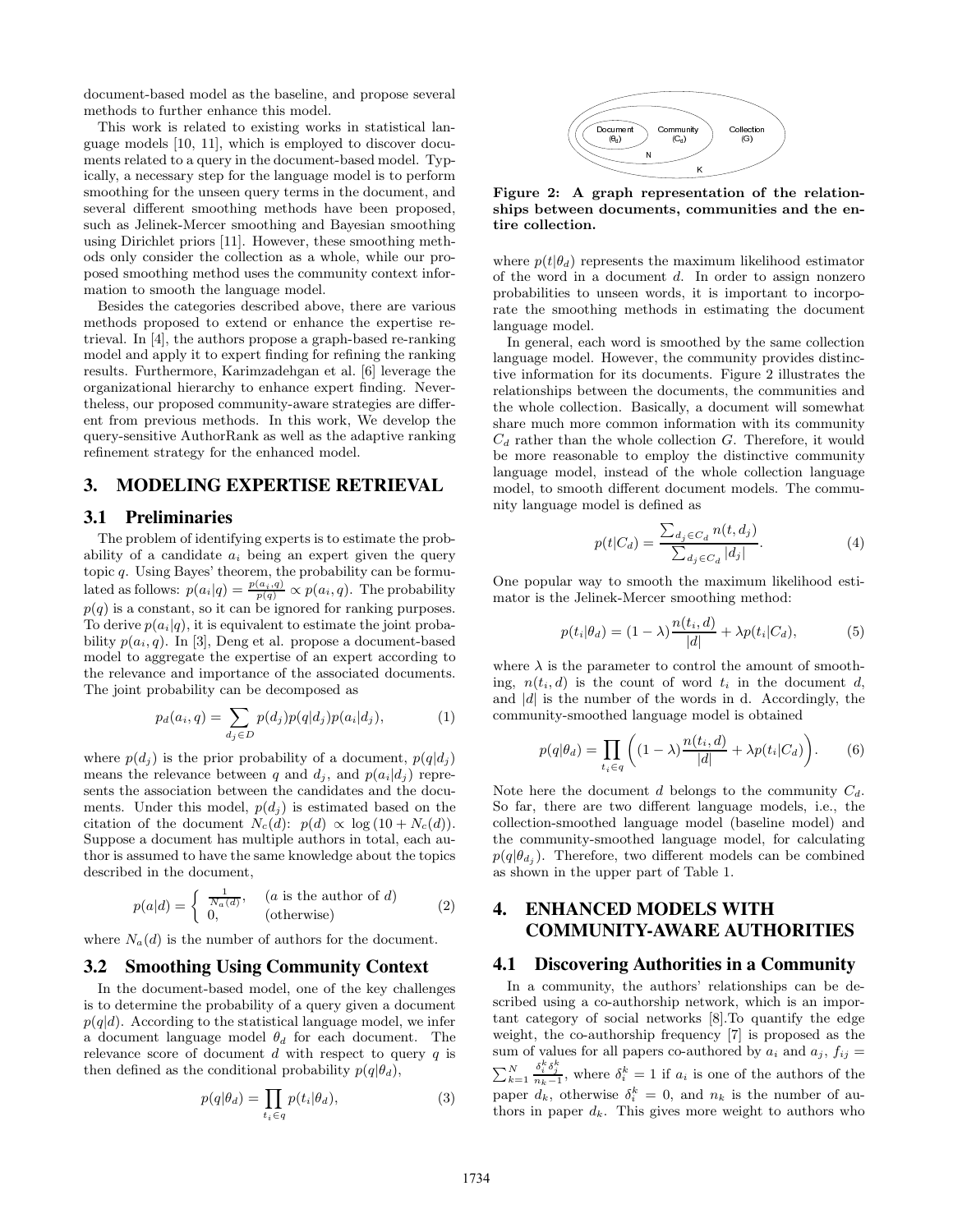**Table 1: Combination of different methods.**

| Model   | $\mathbf{c}^{\mathrm{a}}$ | E <sub>p</sub> | Remarks                   |  |  |
|---------|---------------------------|----------------|---------------------------|--|--|
| DM(w)   |                           |                | baseline model            |  |  |
| DM(wc)  |                           |                | community-based smoothing |  |  |
| EDM(w)  |                           |                | enhanced $DM(w)$          |  |  |
| EDM(wc) |                           |                | enhanced $DM(wc)$         |  |  |

 $a$  smoothing using community (1) or collection  $(0)$  $<sup>b</sup>$  enhancing with community-aware authorities  $(1)$ </sup> or no enhancement (0)



**Figure 3: Co-authorship graph with: (a) coauthorship frequency, and (b) normalized weight.**

co-publish more papers together. Let us take the community  $C_1$  in the Fig. 1 as an example, the graph with the coauthorship frequency is illustrated in Fig. 3(a). In general, the link weight  $w_{ij}$  from  $a_i$  to  $a_j$  is defined by normalizing the co-authorship frequency from  $a_i$  as  $w_{ij} = \frac{f_{ij}}{\sum_{k=1}^{n} f_{ik}}$ . This normalization ensures that the weights of an author's relationships sum to one, as shown in Fig. 3(b) for  $C_1$ .

For each community, a weighted co-authorship graph can be easily built. We therefore utilize AuthorRank [7], a modification of PageRank [9], to measure the authority for the authors within this community as

$$
p(a_i|C_k) = (1 - \alpha) \frac{1}{N_a(C_k)} + \alpha \sum_{j=1}^{N_a(C_k)} w_{ij} \cdot p(a_j|C_k), \quad (7)
$$

where  $N_a(C_k)$  is the number of authors in the community  $C_k$ , and  $p(a_i|C_k)$  is the authority (i.e., AuthorRank) of the author  $a_i$  satisfying  $\sum_i p(a_i|C_k) = 1$ .

## **4.2 Community-Sensitive AuthorRank**

The AuthorRank described above calculates the authorities for the authors within a community, but it is independent of any particular query topic. To identify a set of experts for a given query, we propose a community-sensitive AuthorRank to generate query-specific authority scores for authors at query time.

Given a query  $q$ , we compute the probability for each community  $C_k$  the following:

$$
p(C_k|q) = \frac{p(C_k) \cdot p(q|C_k)}{p(q)} \propto p(C_k) \prod_{t_i \in q} p(t_i|C_k), \quad (8)
$$

where  $p(t_i|C_k)$  is easily computed from the community language model as Eq. (4). The quantity  $p(C_k)$  is not as straightforward. We model it as related to the number of authors  $N_a(C_k)$  and the average citation per paper  $N_c(C_k)$  in the community  $C_k$ ; that is

$$
p(C_k) \propto N_a(C_k) \cdot \log(10 + N_c(C_k)). \tag{9}
$$

The underlying idea is that the community prior is proportional to the size and quality of the community.

According to Eq.  $(8)$ , we retrieve top- $k$  communities that are highly related to the query. Finally, we compute the query-sensitive authority score for each author as follows,

$$
p_c(a_i|q) = \sum_k p(C_k|q)p(a_i|C_k),
$$
\n
$$
\propto \sum_k p(C_k)p(q|C_k)p(a_i|C_k).
$$
\n(10)

The authors are ranked according to the composite score  $p_c(a_i|q)$ . The above community-sensitive AuthorRank has the following probabilistic interpretation. Suppose  $C_k$  be a "virtual" document, it becomes the document-based model as Eq. (1). Thus the community-sensitive AuthorRank can be regarded as a high-level document-based model that captures the high-level and general aspects for a given query.

## **4.3 Ranking Refinement Strategy**

Based on the document-based model and the communitysensitive AuthorRank (i.e., community-based model), we obtain two kinds of ranking results  $\vec{Rd}$  and  $\vec{Rc}$ , which reflect the authors' expertise from different perspectives. The ranking list Rd captures more specific and detailed aspects matching with the given query, as it measures the contribution of each document individually. In contrast, the ranking list  $\overline{R}c$  reflects more general and abstract aspects matching with the given query. Therefore, we consider the ranking refinement strategy by leveraging the community-sensitive AuthorRank to boost the document-based model.

If the community-sensitive AuthorRank could retrieve many common authors within the top- $k$  results as identified by the document-based model, the community-sensitive AuthorRank may contribute a lot to refine the document-based model; otherwise vice versa. Based on this scheme, we utilize the Jaccard coefficient to measure the similarity between<br>two ten-lengths possible, which is defined as  $I = |\vec{R}d \cap \vec{R}c|$ . two top-k ranking results, which is defined as  $J = \frac{|\vec{R}d \cap \vec{Rc}|}{|\vec{R}d \cup \vec{Rc}|}$ . Then we adopt this measurement for an adaptive ranking refinement as follows,

$$
S(a_i) = \frac{1}{R d(a_i)} + \delta(a_i) \cdot J \cdot \frac{1}{\hat{R}c(a_i)},
$$
\n(11)

where  $Rd(a_i)$  be the rank of author  $a_i$  in  $\vec{Rd}$ ,  $\hat{Rc}(a_i)$  be the rank of author  $a_i$  in  $\hat{Rc}$  (i.e.,  $\vec{Rd} \cap \vec{Rc}$ ), and  $\delta(a_i) = 1$  if  $a_i$ is one of the intersected authors, otherwise  $\delta(a_i) = 0$ . The intuition behind this method is that the authors, which are identified in both  $\vec{Rd}$  and  $\vec{Rc}$ , should be boosted ahead in the ranking results. The final results are ranked according to the refined score  $S(a_i)$ . By applying the ranking refinement strategy to the previous two different document-based models, we obtain two enhanced models as shown in Table 1.

#### **5. EXPERIMENTAL EVALUATION**

We evaluate the performance of our proposed models with different settings. In this section, we first introduce the experimental setup, and then present the experimental results.

#### **5.1 Experimental Setup**

The dataset that we study is the DBLP bibliography data, which contains over 1,100,000 XML records as of March 2009. In summary, the data collection for experiments include 1,184,678 papers, 696,739 authors, and 3,143 communities. In order to measure the performance of our proposed